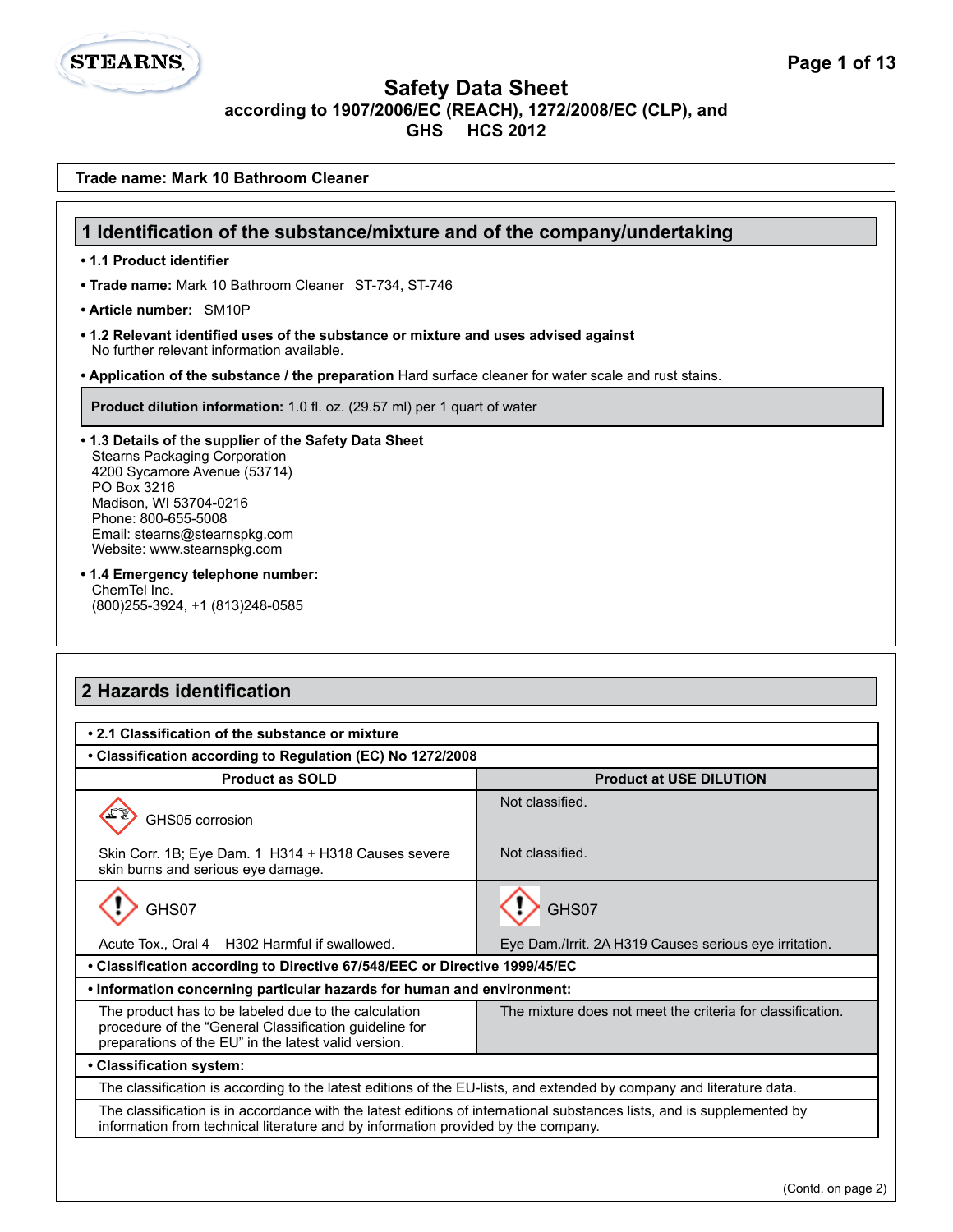**Trade name: Mark 10 Bathroom Cleaner**

| (Contd. from page 1)                                                                                                                                                                                                                                                                                                                                                                                                                                                                                                                                                                                                                                                                                                                                                                                                                                                                                                                                                                                                     |                                                                                                                                                                                                                                                             |  |
|--------------------------------------------------------------------------------------------------------------------------------------------------------------------------------------------------------------------------------------------------------------------------------------------------------------------------------------------------------------------------------------------------------------------------------------------------------------------------------------------------------------------------------------------------------------------------------------------------------------------------------------------------------------------------------------------------------------------------------------------------------------------------------------------------------------------------------------------------------------------------------------------------------------------------------------------------------------------------------------------------------------------------|-------------------------------------------------------------------------------------------------------------------------------------------------------------------------------------------------------------------------------------------------------------|--|
| • 2.2 Label elements                                                                                                                                                                                                                                                                                                                                                                                                                                                                                                                                                                                                                                                                                                                                                                                                                                                                                                                                                                                                     |                                                                                                                                                                                                                                                             |  |
| • Labeling according to Regulation (EC) No 1272/2008                                                                                                                                                                                                                                                                                                                                                                                                                                                                                                                                                                                                                                                                                                                                                                                                                                                                                                                                                                     |                                                                                                                                                                                                                                                             |  |
| <b>Product as SOLD</b>                                                                                                                                                                                                                                                                                                                                                                                                                                                                                                                                                                                                                                                                                                                                                                                                                                                                                                                                                                                                   | <b>Product at USE DILUTION</b>                                                                                                                                                                                                                              |  |
| The product is classified and labeled according to the HSC 2012<br>regulation.                                                                                                                                                                                                                                                                                                                                                                                                                                                                                                                                                                                                                                                                                                                                                                                                                                                                                                                                           | The product is classified and labeled according to the HSC 2012<br>regulation.                                                                                                                                                                              |  |
| • Hazard pictograms                                                                                                                                                                                                                                                                                                                                                                                                                                                                                                                                                                                                                                                                                                                                                                                                                                                                                                                                                                                                      |                                                                                                                                                                                                                                                             |  |
| GHS05 GHS07                                                                                                                                                                                                                                                                                                                                                                                                                                                                                                                                                                                                                                                                                                                                                                                                                                                                                                                                                                                                              | GHS07                                                                                                                                                                                                                                                       |  |
| · Signal word Danger                                                                                                                                                                                                                                                                                                                                                                                                                                                                                                                                                                                                                                                                                                                                                                                                                                                                                                                                                                                                     | Warning                                                                                                                                                                                                                                                     |  |
| • Hazard-determining components of labelling:                                                                                                                                                                                                                                                                                                                                                                                                                                                                                                                                                                                                                                                                                                                                                                                                                                                                                                                                                                            |                                                                                                                                                                                                                                                             |  |
| Alkyl (C12-C14) Dimethyl (Ethylbenzyl) Ammonium Chloride<br>Alkyl (C12,C14,C16,C18) Dimethyl Benzyl Ammonium<br>Chloride<br>Phosphoric Acid                                                                                                                                                                                                                                                                                                                                                                                                                                                                                                                                                                                                                                                                                                                                                                                                                                                                              | Alkyl (C12-C14) Dimethyl (Ethylbenzyl) Ammonium Chloride<br>Alkyl (C12,C14,C16,C18) Dimethyl Benzyl Ammonium<br>Chloride<br>Phosphoric Acid                                                                                                                 |  |
| • Hazard statements                                                                                                                                                                                                                                                                                                                                                                                                                                                                                                                                                                                                                                                                                                                                                                                                                                                                                                                                                                                                      |                                                                                                                                                                                                                                                             |  |
| H302 Harmful if swallowed.<br>H314 + H318 Causes severe skin burns and serious eye<br>damage.                                                                                                                                                                                                                                                                                                                                                                                                                                                                                                                                                                                                                                                                                                                                                                                                                                                                                                                            | H319 Causes serious eye irritation                                                                                                                                                                                                                          |  |
| • Precautionary statements                                                                                                                                                                                                                                                                                                                                                                                                                                                                                                                                                                                                                                                                                                                                                                                                                                                                                                                                                                                               |                                                                                                                                                                                                                                                             |  |
| P280 Wear protective clothing/gloves/eye protection.<br>P260 Do not breathe mist or spray.<br>P264 Wash hands thoroughly after handling.<br>P270 Do not eat, drink or smoke when using this product.<br>P303+P361+P353 +P363+P310: IF ON SKIN (or hair):<br>Remove/Take off immediately all contaminated<br>clothing. Rinse skin with water/shower. Wash<br>contaminated clothing before reuse. Immediately call<br>a poison center / doctor.<br>P305+P351+P338 IF IN EYES: Rinse cautiously with<br>water for several minutes. Remove contact lenses, if<br>present and easy to do. Continue rinsing.<br>P310 Immediately call a POISON CENTER or doctor/<br>physician.<br>P301+P312+P330+P331 IF SWALLOWED: Rinse mouth.<br>Do NOT induce vomiting. Call a POISON CENTER<br>or doctor/physician if you feel unwell.<br>P304+P340 IF INHALED: Remove person to fresh air and<br>keep comfortable for breathing.<br>P405 Store locked up.<br>P501 Dispose of contents/container in accordance with<br>local regulations. | Wear eye protection.<br>Wash hands thoroughly after handling.<br>IF IN EYES: Rinse cautiously with water for several<br>minutes. Remove contact lenses if present and easy to<br>do. Continue rinsing. If eye irritation persists get medical<br>attention. |  |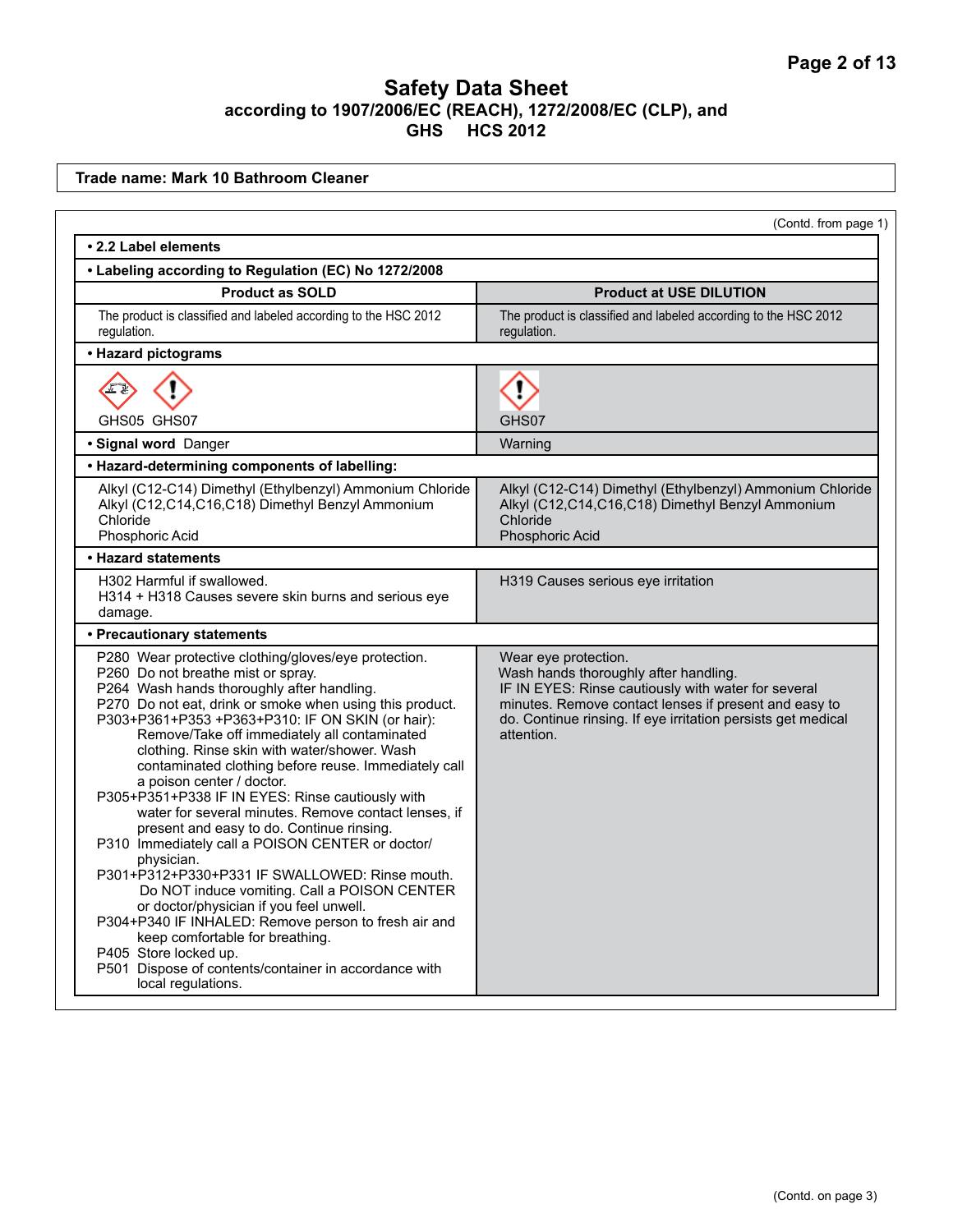**Trade name: Mark 10 Bathroom Cleaner**

(Contd. from page 2)

| • Dangerous components:            |                                                                                                                                |         |
|------------------------------------|--------------------------------------------------------------------------------------------------------------------------------|---------|
| CAS: 7664-38-2<br>EINCS: 231-633-2 | Phosphoric Acid, 75% by weight<br>$\text{F}$ C R34; $\text{X}$ Xn R22; $\text{X}$ Xi R41; $\text{X}$ N R50                     | $<$ 40% |
|                                    | Skin Corr. 1B, H314; Eye Dam. 1, H318                                                                                          |         |
| CAS: 85409-23-0                    | Alkyl (C12-C14) Dimethyl (Ethylbenzyl) Ammonium Chloride<br>$\overline{Z}$ C R34; $\overline{X}$ Xn R22; $\overline{X}$ Xi R37 | $<6\%$  |
|                                    | Skin Corr. 1B, H314; Eye Dam. 1, H318<br>Acute Tox. 4, H302; STOT SE 3, H335                                                   |         |
| CAS: 68391-01-5                    | Alkyl (C12,C14,C16,C18) Dimethyl Benzyl Ammonium Chloride<br>$\mathbb{Z}$ C R35; $\mathsf{X}$ Xn R22; $\mathsf{X}$ Xi R41      | $< 6\%$ |
|                                    | Skin Corr. 1A, H314; Eye Dam. 1, H318                                                                                          |         |
|                                    | Acute Tox. 4, H302                                                                                                             |         |

**• Additional information:** For the wording of the listed risk phrases refer to section 16.

# **4 First-aid measures**

| .4.1 Description of first aid measures                                                                                                                                                                                |                                                                                                                       |
|-----------------------------------------------------------------------------------------------------------------------------------------------------------------------------------------------------------------------|-----------------------------------------------------------------------------------------------------------------------|
| <b>Product as SOLD</b>                                                                                                                                                                                                | <b>Product at USE DILUTION</b>                                                                                        |
| • General information: Take effected persons out into the<br>fresh air.                                                                                                                                               | No special measures required.                                                                                         |
| • After inhalation: Supply fresh air; consult doctor in case of<br>complaints.                                                                                                                                        | Remove victim to fresh air and keep comfortable for<br>breathing.                                                     |
| • After skin contact:<br>Immediately rinse with water.<br>Immediately remove any clothing soiled by product.<br>If skin irritation continues, consult a doctor.                                                       | If irritation occurs, rinse skin with water. If irritation persists<br>get medical attention.                         |
| • After eye contact:<br>Remove contact lenses if worn.<br>Rinse opened eye for several minutes under running water.<br>Then consult a doctor.                                                                         | Remove contact lenses if worn.<br>Rinse opened eye for several minutes under running water.<br>Then consult a doctor. |
| • After swallowing:<br>Rinse out mouth and then drink plenty of water.<br>Do not induce vomiting; call for medical help immediately.                                                                                  | Rinse mouth. Do NOT induce vomiting. Call a POISON<br>CENTER or doctor/physician if you feel unwell.                  |
| . 4.2 Most important symptoms and effects, both acute<br>and delayed<br>Strong caustic effect on skin and mucous membranes.<br>Gastric or intestinal disorders.<br>Nausea<br>Headache<br><b>Dizziness</b><br>Coughing | No known effects.                                                                                                     |
|                                                                                                                                                                                                                       | (Contd. on page 4)                                                                                                    |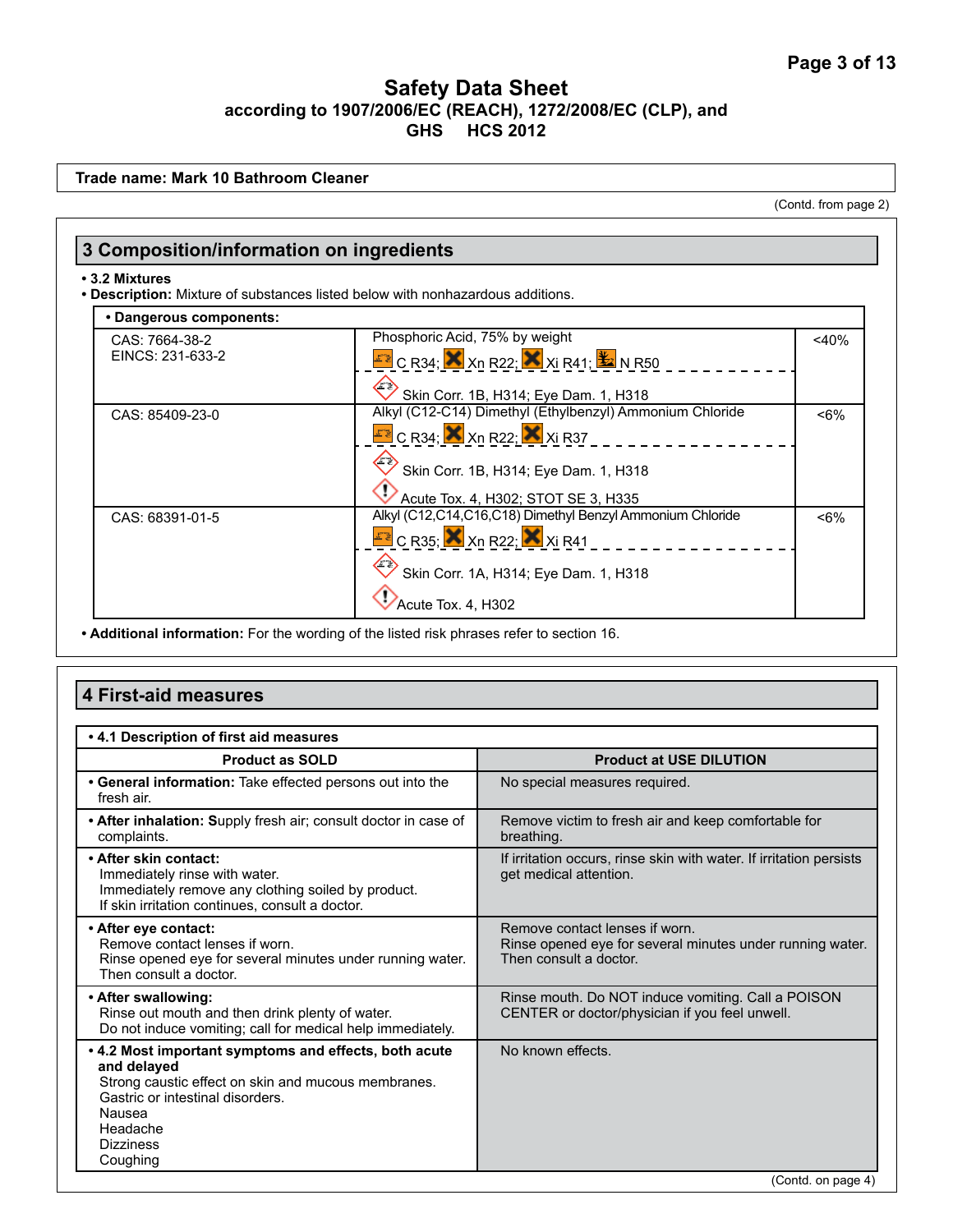#### **Trade name: Mark 10 Bathroom Cleaner**

(Contd. from page 3)

| <b>Product as SOLD</b>                                                                                                                     | <b>Product at USE DILUTION</b> |  |
|--------------------------------------------------------------------------------------------------------------------------------------------|--------------------------------|--|
| • Hazards<br>Danger of severe eye injury.<br>Danger of gastric perforation.<br>Danger of impaired breathing.                               | No known effects.              |  |
| • 4.3 Indication of any immediate medical attention and special treatment needed                                                           |                                |  |
| Monitor circulation, possible shock treatment.<br>Medical supervision for at least 48 hours.<br>If necessary oxygen respiration treatment. | Treat symptomatically.         |  |

#### **5 Fire-fighting measures**

- **5.1 Extinguishing media**
- **Suitable extinguishing agents:** Use fire extinguishing methods suitable to surrounding conditions.
- **For safety reasons unsuitable extinguishing agents:** None.
- **5.2 Special hazards arising from the substance or mixture**
- During heating or in case of fire poisonous gases are produced.
- **5.3 Advice for firefighters**
- **Protective equipment:** Wear self-contained respiratory protective device.
- Wear fully protective suit.
- **Additional information** No further relevant information available.

#### **6 Accidental release measures**

| • 6.1 Personal precautions, protective equipment and emergency procedures                                                                                                                                                             |                                                                                                                                                                   |  |
|---------------------------------------------------------------------------------------------------------------------------------------------------------------------------------------------------------------------------------------|-------------------------------------------------------------------------------------------------------------------------------------------------------------------|--|
| <b>Product as SOLD</b>                                                                                                                                                                                                                | <b>Product at USE DILUTION</b>                                                                                                                                    |  |
| Use respiratory protective device against the effects of<br>fumes/aerosol.<br>Wear protective equipment. Keep unprotected persons<br>away.<br>Ensure adequate ventilation<br>Particular danger of slipping on leaked/spilled product. | Use personal protective equipment as required.                                                                                                                    |  |
| • 6.2 Environmental precautions:                                                                                                                                                                                                      |                                                                                                                                                                   |  |
| Do not allow to enter sewers/ surface or ground water.<br>Inform respective authorities in case of seepage into water<br>course or sewage system.                                                                                     | Avoid contact of large amounts of spilled material and run off<br>with soil and surface waterways.                                                                |  |
| .6.3 Methods and material for containment and cleaning up:                                                                                                                                                                            |                                                                                                                                                                   |  |
| Absorb with liquid-binding material (sand, diatomite, acid<br>binders, universal binders, sawdust).<br>Dispose contaminated material as waste according to<br>item 13.<br>Send for recovery or disposal in suitable receptacles.      | Large Spills: Flush area with water. Prevent entry into water-<br>ways.<br>Small Spills: Wipe up with absorbent material.                                         |  |
| • 6.4 Reference to other sections                                                                                                                                                                                                     |                                                                                                                                                                   |  |
| See Section 7 for information on safe handling.<br>See Section 8 for information on personal protection<br>equipment.<br>See Section 13 for disposal information.                                                                     | See Section 7 for information on safe handling.<br>See Section 8 for information on personal protection<br>equipment.<br>See Section 13 for disposal information. |  |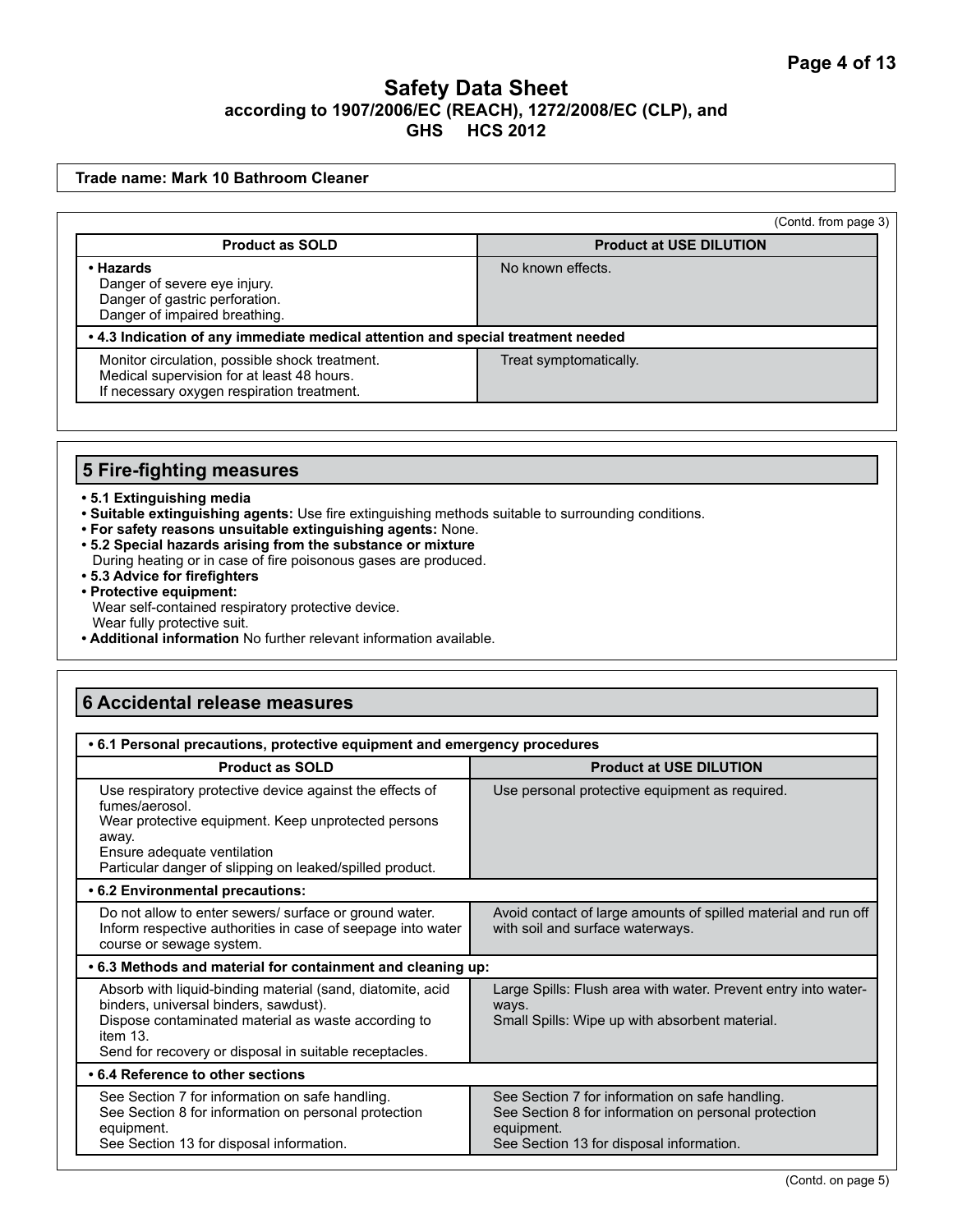**Trade name: Mark 10 Bathroom Cleaner**

(Contd. from page 4)

| <b>7 Handling and storage</b>                                                                                                                                                 |                                   |  |
|-------------------------------------------------------------------------------------------------------------------------------------------------------------------------------|-----------------------------------|--|
| • 7.1 Precautions for safe handling                                                                                                                                           |                                   |  |
| <b>Product as SOLD</b>                                                                                                                                                        | <b>Product at USE DILUTION</b>    |  |
| Prevent formation of aerosols.<br>Store in cool, dry place in tightly closed receptacles.<br>Avoid splashes or spray in enclosed areas.<br>Use only in well ventilated areas. | No special measures required.     |  |
| . Information about fire - and explosion protection:                                                                                                                          |                                   |  |
| No special measures required.                                                                                                                                                 | No special measures required.     |  |
| . 7.2 Conditions for safe storage, including any incompatibilities                                                                                                            |                                   |  |
| • Storage:                                                                                                                                                                    |                                   |  |
| • Requirements to be met by storerooms and receptacles:                                                                                                                       |                                   |  |
| Avoid storage near extreme heat, ignition sources or open<br>flame.<br>Unsuitable material for receptacle: aluminium.<br>Unsuitable material for receptacle: steel.           | Keep out of reach of children.    |  |
| . Information about storage in one common storage facility:                                                                                                                   |                                   |  |
| Store away from foodstuffs.<br>Store away from oxidizing agents.<br>Store away from reducing agents.<br>Do not store together with acids.                                     | No storage precautions necessary. |  |
| • Further information about storage conditions:                                                                                                                               |                                   |  |
| Keep container tightly closed.<br>Protect from freezing.                                                                                                                      | No storage precautions necessary. |  |
| .7.3 Specific end use(s) No further relevant information available.                                                                                                           |                                   |  |

| 8 Exposure controls/personal protection                                                                                                                                                                                                                                                                                                    |                                |  |
|--------------------------------------------------------------------------------------------------------------------------------------------------------------------------------------------------------------------------------------------------------------------------------------------------------------------------------------------|--------------------------------|--|
| . Additional information about design of technical facilities: No further data; see item 7.                                                                                                                                                                                                                                                |                                |  |
| <b>Product as SOLD</b>                                                                                                                                                                                                                                                                                                                     | <b>Product at USE DILUTION</b> |  |
| • 8.1 Control parameters                                                                                                                                                                                                                                                                                                                   |                                |  |
| . Ingredients with limit values that require monitoring at the workplace:                                                                                                                                                                                                                                                                  |                                |  |
| The product does not contain any relevant quantities of<br>materials with critical values that have to be monitored at<br>the workplace.<br>• DNELs No further relevant information available.<br>• PNECs No further relevant information available.<br>• Additional information: The lists valid during the making<br>were used as basis. | Not applicable                 |  |

(Contd. on page 6)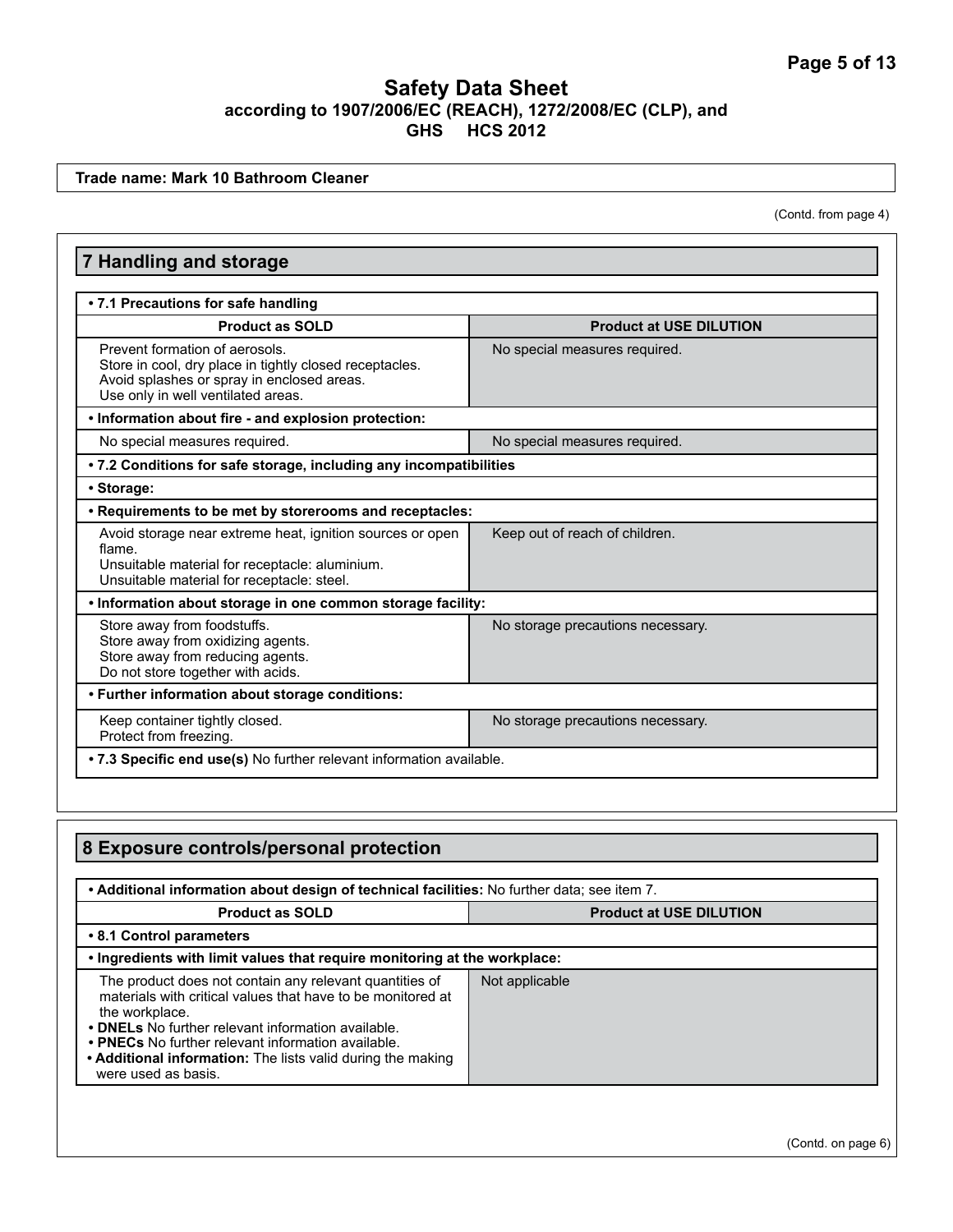| Trade name: Mark 10 Bathroom Cleaner                                                                                                                                                                                                                                                                                                                                                             |                                                                              |
|--------------------------------------------------------------------------------------------------------------------------------------------------------------------------------------------------------------------------------------------------------------------------------------------------------------------------------------------------------------------------------------------------|------------------------------------------------------------------------------|
|                                                                                                                                                                                                                                                                                                                                                                                                  | (Contd. from page 5)                                                         |
| <b>Product as SOLD</b>                                                                                                                                                                                                                                                                                                                                                                           | <b>Product at USE DILUTION</b>                                               |
| • 8.2 Exposure controls                                                                                                                                                                                                                                                                                                                                                                          |                                                                              |
| • Personal protective equipment:                                                                                                                                                                                                                                                                                                                                                                 |                                                                              |
| • General protective and hygienic measures:                                                                                                                                                                                                                                                                                                                                                      |                                                                              |
| The usual precautionary measures are to be adhered to<br>when handling chemicals.<br>Keep away from foodstuffs, beverages and feed.<br>Immediately remove all soiled and contaminated clothing<br>Wash hands before breaks and at the end of work.<br>Avoid contact with the eyes and skin.<br>Do not inhale gases / fumes / aerosols.                                                           | Not required under normal conditions of use.                                 |
| • Respiratory protection:                                                                                                                                                                                                                                                                                                                                                                        |                                                                              |
| Use suitable respiratory protective device in case of insuf-<br>ficient ventilation.<br>Use suitable respiratory protective device when aerosol or<br>mist is formed.<br>For spills, respiratory protection may be advisable.<br>NIOSH approved organic vapor respirator equipped with a<br>dust/mist prefilter should be used.                                                                  | A respirator is not required under normal and intended<br>conditions of use. |
| • Protection of hands:                                                                                                                                                                                                                                                                                                                                                                           |                                                                              |
| Protective gloves<br>The glove material has to be impermeable and resistant to<br>the product/ the substance/ the preparation.<br>Due to missing tests no recommendation to the glove<br>material can be given for the product/the preparation/the<br>chemical mixture.<br>Selection of the glove material on consideration of the<br>penetration times, rates of diffusion and the degradation. | No protective equipment is needed under normal conditions.                   |
| • Material of gloves                                                                                                                                                                                                                                                                                                                                                                             |                                                                              |
| The selection of the suitable gloves does not only depend<br>on the material, but also on further marks of quality and<br>varies from manufacturer to manufacturer. As the product<br>is a preparation of several substances, the resistance of<br>the glove material can not be calculated in advance and<br>has therefore to be checked prior to the application.                              | No protective equipment is needed under normal conditions.                   |
| • Penetration time of glove material                                                                                                                                                                                                                                                                                                                                                             |                                                                              |
| The exact break through time has to be found out by the<br>manufacturer of the protective gloves and has to<br>be observed.                                                                                                                                                                                                                                                                      | No protective equipment is needed under normal conditions.                   |
| . For the permanent contact gloves made of the following materials are suitable:                                                                                                                                                                                                                                                                                                                 |                                                                              |
| Neoprene gloves<br>Butyl rubber, BR<br>Nitrile rubber, NBR                                                                                                                                                                                                                                                                                                                                       | No protective equipment is needed under normal conditions.                   |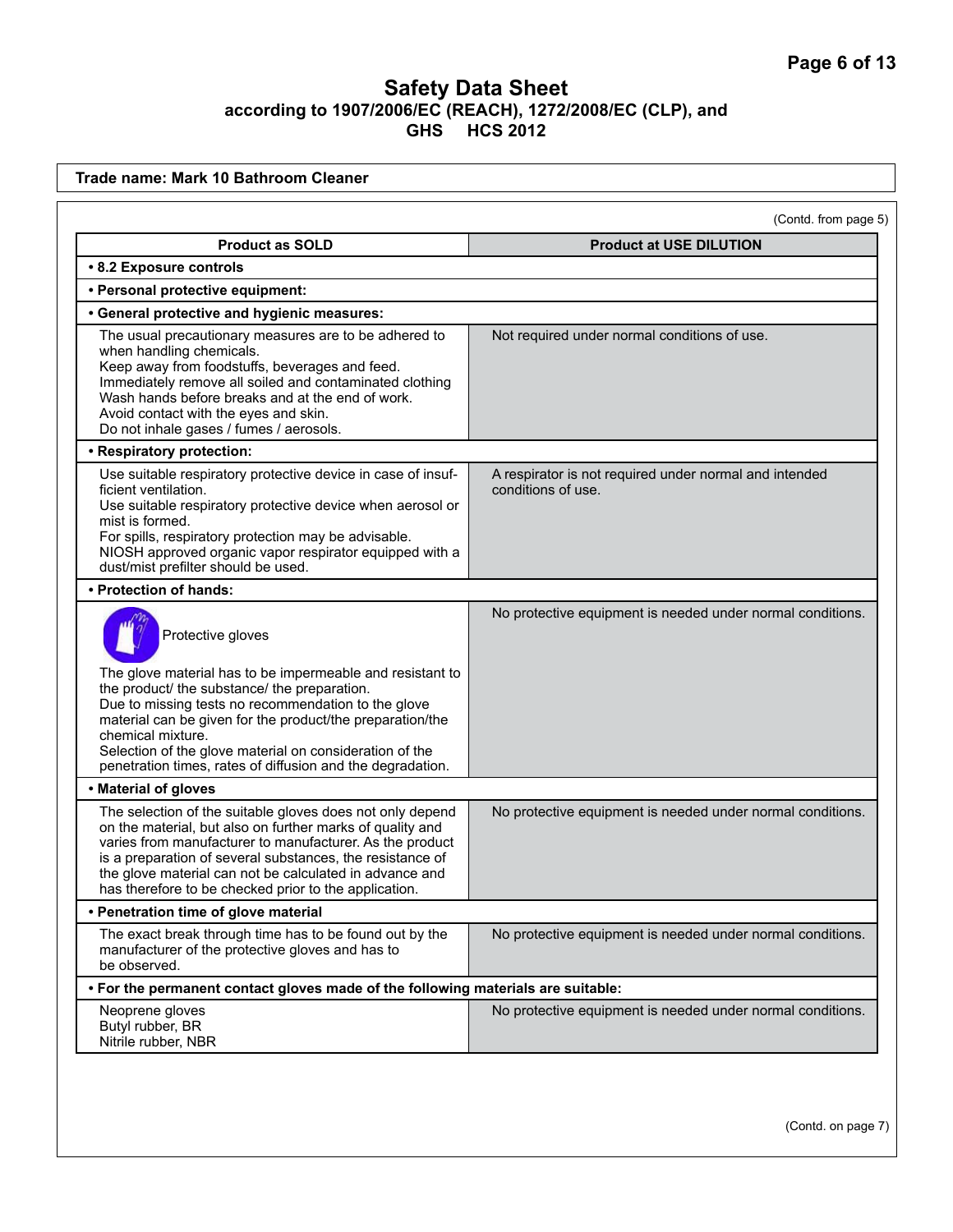| Trade name: Mark 10 Bathroom Cleaner                                                    |                                                               |
|-----------------------------------------------------------------------------------------|---------------------------------------------------------------|
|                                                                                         | (Contd. from page 6)                                          |
| <b>Product as SOLD</b>                                                                  | <b>Product at USE DILUTION</b>                                |
| • Eye protection:                                                                       |                                                               |
| Contact lenses should not be worn.                                                      | Contact lenses should not be worn.                            |
| Safety glasses                                                                          | No protective equipment is needed under normal<br>conditions. |
| • Body protection:                                                                      |                                                               |
| Protective work clothing                                                                | No protective equipment is needed under normal<br>conditions. |
| • Limitation and supervision of exposure into the environment                           |                                                               |
| No further relevant information available.                                              | No further relevant information available.                    |
| • Risk management measures                                                              |                                                               |
| See Section 7 for additional information.<br>No further relevant information available. | No further relevant information available.                    |

| 9 Physical and chemical properties                                                                  |                                                    |                                                  |
|-----------------------------------------------------------------------------------------------------|----------------------------------------------------|--------------------------------------------------|
|                                                                                                     | <b>Product as SOLD</b>                             | <b>Product at USE DILUTION</b>                   |
| • 9.1 Information on basic physical and chemical properties                                         |                                                    |                                                  |
| • General Information                                                                               |                                                    |                                                  |
| • Appearance:                                                                                       |                                                    |                                                  |
| Form:                                                                                               | Liquid                                             | Liquid                                           |
| Color:                                                                                              | Clear                                              | Clear                                            |
| • Odor:                                                                                             | Like aldehyde                                      | Like aldehyde                                    |
| • Odor threshold:                                                                                   | Not determined.                                    | Not determined.                                  |
| • pH-value at 20 °C:                                                                                | <0.5 for concentrate                               | 2.0 at use-dilution                              |
| • Change in condition<br><b>Melting point/Melting range:</b><br><b>Boiling point/Boiling range:</b> | Undetermined.<br>Undetermined.                     | Not applicable.<br>Undetermined.                 |
| • Flash point:                                                                                      | >212 °F / >100 °C                                  | Not determined.                                  |
| • Flammability (solid, gaseous):                                                                    | Not applicable.                                    | Not applicable.                                  |
| · Ignition temperature:                                                                             | Not determined.                                    | Not applicable.                                  |
| • Decomposition temperature:                                                                        | Not determined.                                    | Not determined.                                  |
| • Self-igniting:                                                                                    | Product is not self-igniting.                      | Product is not self-igniting.                    |
| • Danger of explosion:                                                                              | Product does not present an explo-<br>sion hazard. | Product does not present an explosion<br>hazard. |
| <b>· Explosion limits:</b>                                                                          |                                                    |                                                  |
| Lower:                                                                                              | Not determined.                                    | Not determined.                                  |
| Upper:                                                                                              | Not determined.                                    | Not determined.                                  |
| • Vapor pressure at 20 °C:                                                                          | 23 hPa                                             | Not determined.                                  |
| • Density at 20 °C:                                                                                 | 1.2 $g/cm3$                                        |                                                  |
| • Relative density                                                                                  | Not determined.                                    | Not determined.                                  |
| • Vapor density                                                                                     | Not applicable.                                    | Not applicable.                                  |
| • Evaporation rate                                                                                  | Not applicable.                                    | Not applicable.                                  |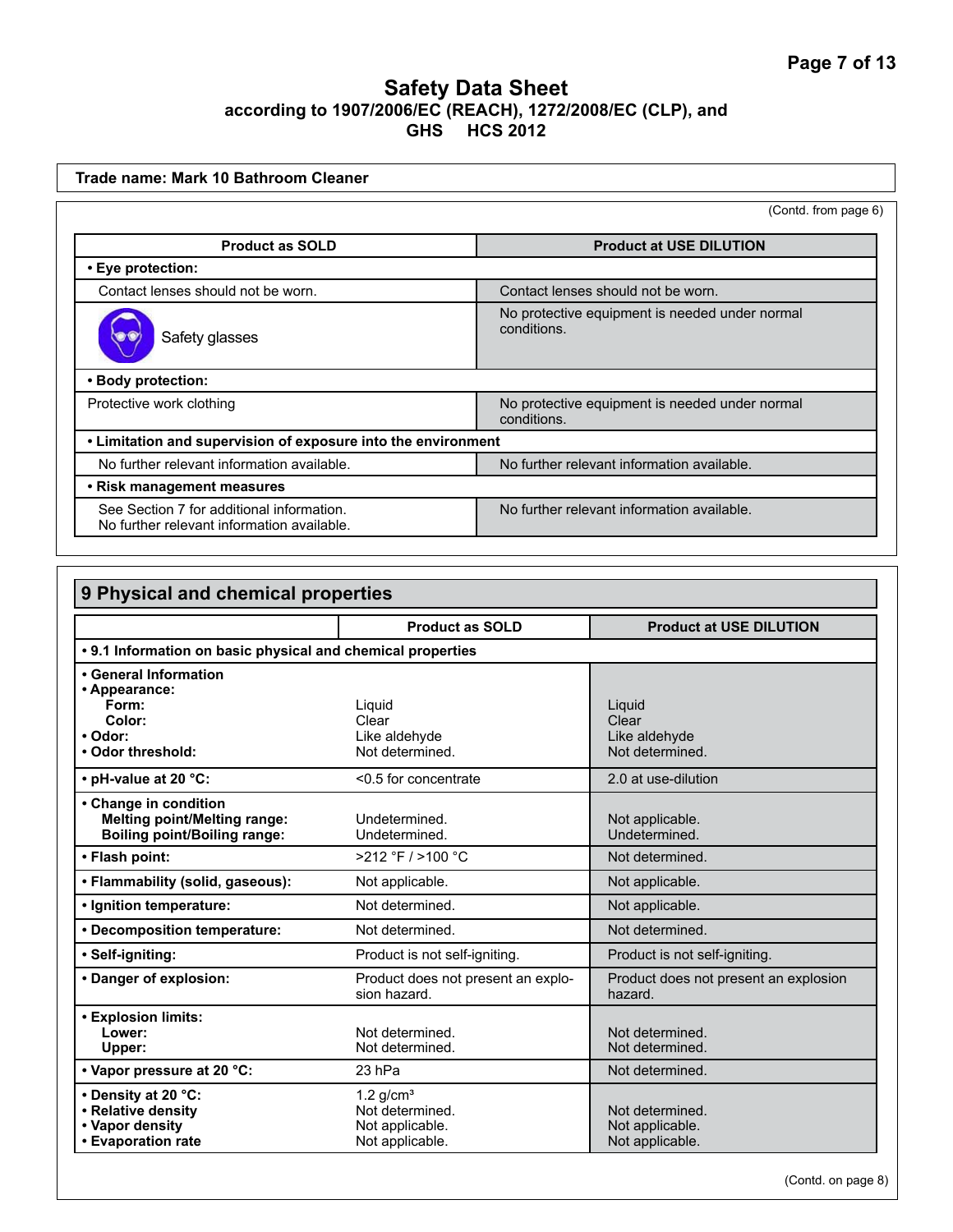| Trade name: Mark 10 Bathroom Cleaner                                               |                                                                                                   |                                                                                   |
|------------------------------------------------------------------------------------|---------------------------------------------------------------------------------------------------|-----------------------------------------------------------------------------------|
|                                                                                    |                                                                                                   | (Contd. from page 7)                                                              |
|                                                                                    | <b>Product as SOLD</b>                                                                            | <b>Product at USE DILUTION</b>                                                    |
| • Density at 20 °C:<br>• Relative density<br>• Vapor density<br>• Evaporation rate | 0.9992 g/cm <sup>3</sup> (8.338 lbs/gal)<br>Not determined.<br>Not applicable.<br>Not applicable. | $1.00$ g/cm <sup>3</sup><br>Not determined.<br>Not applicable.<br>Not applicable. |
| . Solubility in / Miscibility with water:                                          | Fully miscible.                                                                                   | Complete                                                                          |
| • Partition coefficient<br>(n-octanol/water):                                      | Not determined.                                                                                   | Not determined.                                                                   |
| • Viscosity:<br>Dynamic:<br>Kinematic:                                             | Not determined.<br>Not determined.                                                                | Not determined.<br>Not determined.                                                |
| • 9.2 Other information                                                            | No further relevant information<br>available.                                                     | No further relevant information available.                                        |

# **10 Stability and reactivity**

**• 10.1 Reactivity Not determined. • 10.2 Chemical stability • Thermal decomposition / conditions to be avoided:** No decomposition if used and stored according to specifications. Keep away from heat and direct sunlight. **• 10.3 Possibility of hazardous reactions** Reacts with reducing agents. Reacts with oxidizing agents. Contact with bases releases toxic gases. Contact with bases releases irritant gases. Toxic fumes may be released if heated above the decomposition point. Reacts with certain metals. **• 10.4 Conditions to avoid**  Store away from oxidizing agents. Warning! Do not use together with other products. May release dangerous gases (chlorine). **• 10.6 Hazardous decomposition products: Hydrocarbons** Carbon monoxide and carbon dioxide Chlorine compounds Ammonia

| <b>Product as SOLD</b>                                                            |      |                                             | <b>Product at USE DILUTION</b> |
|-----------------------------------------------------------------------------------|------|---------------------------------------------|--------------------------------|
|                                                                                   |      | • 11.1 Information on toxicological effects |                                |
| • Acute toxicity:                                                                 |      |                                             |                                |
|                                                                                   |      | . Estimated Oral Toxicity of the Mixture:   |                                |
| LD50, Oral, rat, 1,513 mg/kg                                                      |      |                                             | Not determined.                |
| • LD/LC50 values relevant for classification                                      |      |                                             | Non-toxic at use-dilution.     |
| 68391-01-5 Alkyl (C12, C14, C16, C18) Dimethyl Benzyl<br><b>Ammonium Chloride</b> |      |                                             |                                |
| Oral                                                                              | LD50 | 650 mg/kg (rat)                             |                                |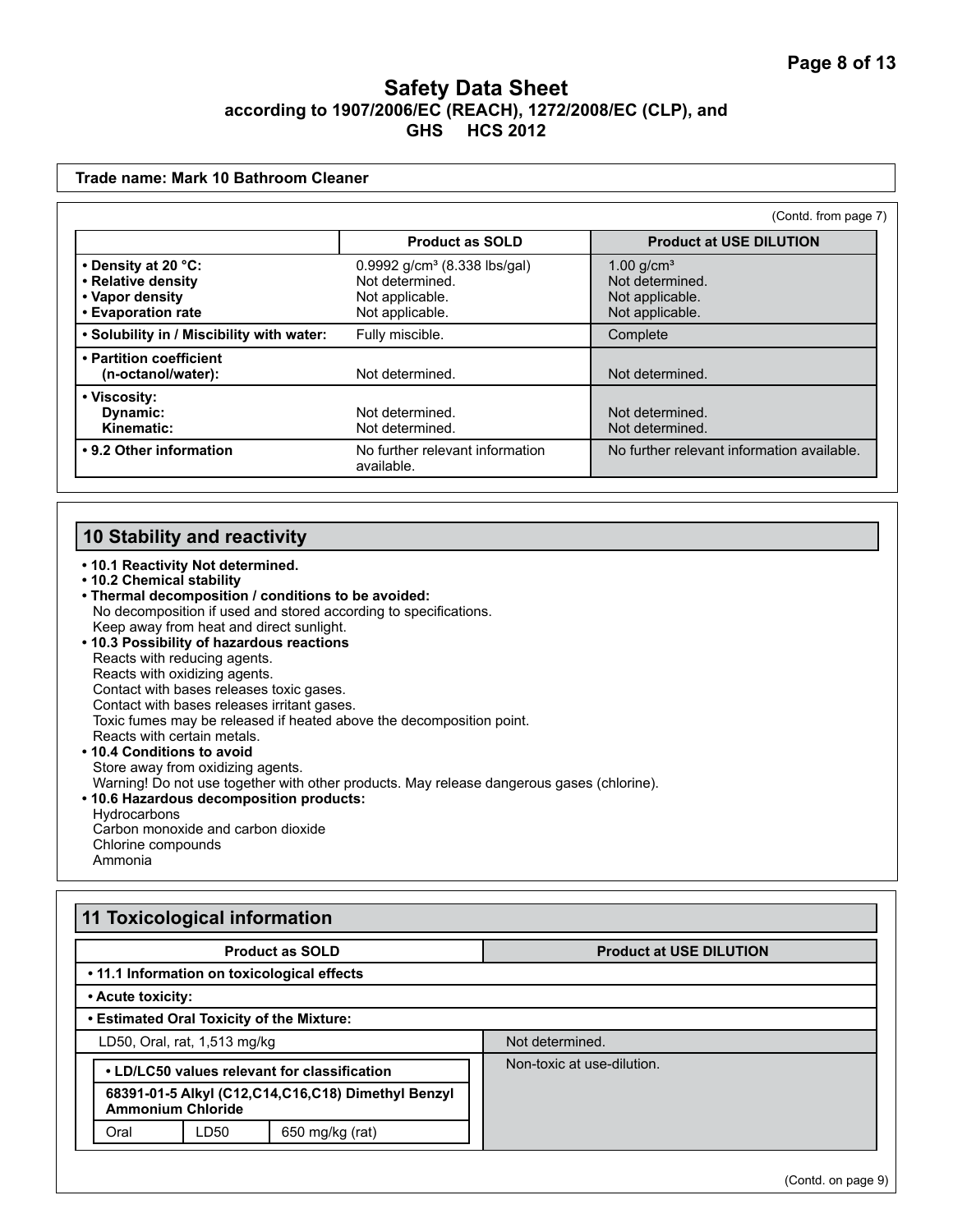|                                                                                                                                                                              | (Contd. from page 8)                                                |
|------------------------------------------------------------------------------------------------------------------------------------------------------------------------------|---------------------------------------------------------------------|
| <b>Product as SOLD</b>                                                                                                                                                       | <b>Product at USE DILUTION</b>                                      |
| • Primary irritant effect:                                                                                                                                                   |                                                                     |
| • on the skin:                                                                                                                                                               |                                                                     |
| Caustic effect on skin and mucous membranes.                                                                                                                                 | Non-hazardous at use-dilution.                                      |
| • on the eye:                                                                                                                                                                |                                                                     |
| Strong caustic effect.                                                                                                                                                       | Non-hazardous at use-dilution.                                      |
| • Sensitization: No sensitizing effects known.                                                                                                                               | No sensitizing effects known.                                       |
| • Additional toxicological information:                                                                                                                                      |                                                                     |
| The product shows the following dangers according to the calculation method of the General EU<br>Classification Guidelines for Preparations as issued in the latest version: |                                                                     |
| Corrosive<br>Swallowing will lead to a strong caustic effect on mouth and<br>throat and to the danger of perforation of esophagus and<br>stomach.                            | Not classified<br>No known significant effects or critical hazards. |
| • Acute effects (acute toxicity, irritation and corrosivity):                                                                                                                |                                                                     |
| Danger through skin absorption.                                                                                                                                              | Non-hazardous at use-dilution.                                      |
|                                                                                                                                                                              |                                                                     |
| <b>12 Ecological information</b>                                                                                                                                             |                                                                     |
|                                                                                                                                                                              |                                                                     |

**• vPvB:** Not applicable.

**• 12.6 Other adverse effects** No further relevant information available.

## **13 Disposal considerations**

#### **• 13.1 Waste treatment methods Product as SOLD Product at USE DILUTION • Recommendation** Small amounts may be diluted with plenty of water and washed away. Dispose of bigger amounts in accordance with Local Authority requirements. Can be burned with household garbage after consulting with the waste disposal facility operator and the pertinent authorities and adhering to the necessary technical regulations. Diluted product can be flushed to sanitary sewer. Discard empty container in trash. (Contd. on page 10)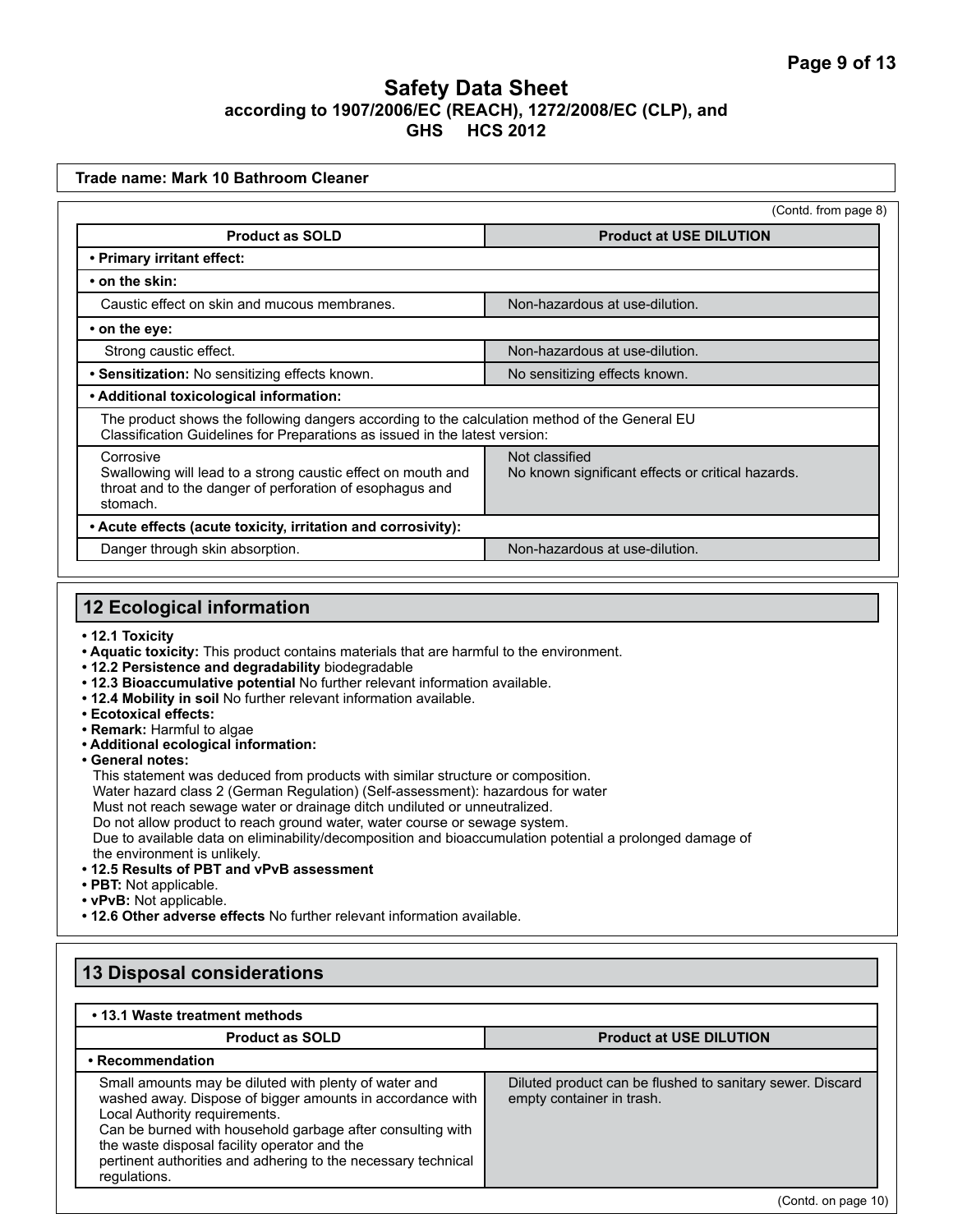**14 Transport information Product as SOLD • 14.1 UN-Number • DOT, ADR, ADN, IMDG, IATA** UN3264 **• 14.2 UN proper shipping name** For air and water shipment UN3264, corrosive liquid, acidic, inorganic (containing 20-30% phosphoric acid), 8, PG III, Ltd Qty. **• ADR** UN3264, corrosive liquid, acidic, inorganic (containing 20-30% phosphoric acid), 8, PG III, Ltd Qty. **• IMDG, IATA** UN3264, corrosive liquid, acidic, inorganic (containing 20-30% phosphoric acid), 8, PG III, Ltd Qty. **• 14.3 Transport hazard class(es) • DOT** For road or rail shipment **• Class • Label** N/A LTD. QTY. **• ADR • IMDG, IATA • 14.4 Packing group • DOT, ADR, IMDG, IATA** III **• 14.5 Environmental hazards: • Marine pollutant:** No **• 14.6 Special precautions for user • Danger Code: • EMS Number**  Warning: Corrosive Substances 80 F-A,S-B **• 14.7 Transport in bulk according to Annex II of MARPOL73/78 and the IBC Code** Not applicable. **• Transport/Additional information: • ADR • Limited quantities (LQ) • Transport category • Tunnel restriction code** 5L 3 E **• UN "Model Regulation":** UN3264, corrosive liquid, acidic, inorganic (containing 20-30% phosphoric acid), 8, PG III, Ltd Qty.  **Product at USE DILUTION** Not intended for transport. **13 Disposal considerations Product as SOLD Product at USE DILUTION • Uncleaned packaging: • Recommendation:** Disposal must be made according to official regulations. Diluted product can be flushed to sanitary sewer. Discard empty container in trash. **Trade name: Mark 10 Bathroom Cleaner** (Contd. from page 9)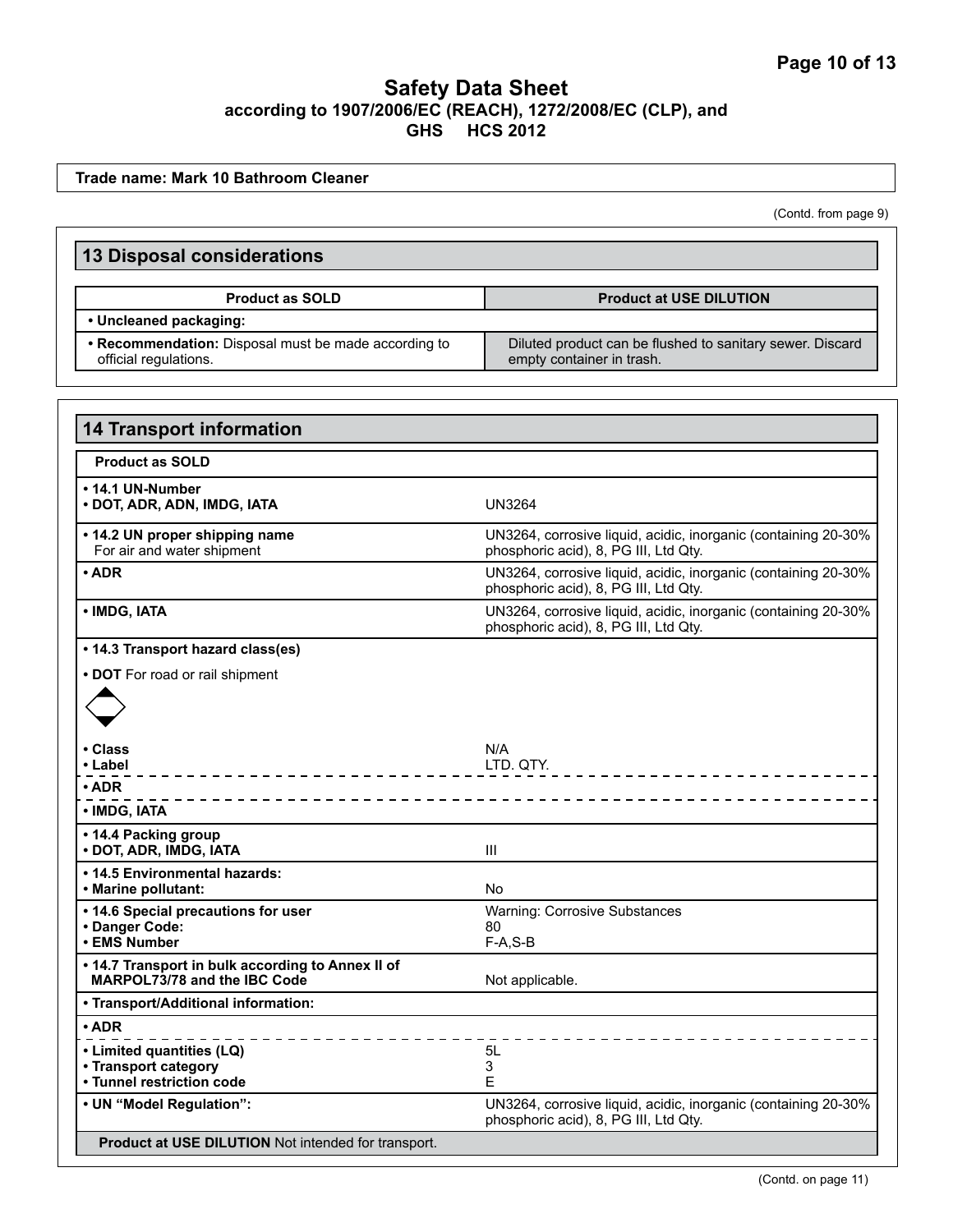**Trade name: Mark 10 Bathroom Cleaner**

(Contd. from page 10)

#### **15 Regulatory information**

**• 15.1 Safety, health and environmental regulations/legislation specific for the substance or mixture • United States (USA)**

• **SARA**

| <b>Product as SOLD</b>                                             | <b>Product at USE DILUTION</b>     |  |  |  |  |
|--------------------------------------------------------------------|------------------------------------|--|--|--|--|
| · Section 355 (extremely hazardous substances):                    |                                    |  |  |  |  |
| None of the ingredients is listed.                                 | Not applicable.                    |  |  |  |  |
| · Section 313 (Specific toxic chemical listings):                  |                                    |  |  |  |  |
| None of the ingredients is listed.                                 | None of the ingredients is listed. |  |  |  |  |
| • TSCA (Toxic Substances Control Act):                             |                                    |  |  |  |  |
| All ingredients are listed.                                        | All ingredients are listed.        |  |  |  |  |
| • Proposition 65 (California):                                     |                                    |  |  |  |  |
| • Chemicals known to cause cancer:                                 |                                    |  |  |  |  |
| None of the ingredients is listed.                                 | None of the ingredients is listed. |  |  |  |  |
| • Chemicals known to cause reproductive toxicity for females:      |                                    |  |  |  |  |
| None of the ingredients is listed.                                 | None of the ingredients is listed. |  |  |  |  |
| • Chemicals known to cause reproductive toxicity for males:        |                                    |  |  |  |  |
| None of the ingredients is listed.                                 | None of the ingredients is listed. |  |  |  |  |
| • Chemicals known to cause developmental toxicity:                 |                                    |  |  |  |  |
| None of the ingredients is listed.                                 | None of the ingredients is listed. |  |  |  |  |
| <b>• Carcinogenic Categories</b>                                   |                                    |  |  |  |  |
| • EPA (Environmental Protection Agency)                            |                                    |  |  |  |  |
| None of the ingredients is listed.                                 | None of the ingredients is listed. |  |  |  |  |
| • IARC (International Agency for Research on Cancer)               |                                    |  |  |  |  |
| None of the ingredients is listed.                                 | None of the ingredients is listed. |  |  |  |  |
| . TLV (Threshold Limit Value established by ACGIH)                 |                                    |  |  |  |  |
| None of the ingredients is listed.                                 | None of the ingredients is listed. |  |  |  |  |
| . NIOSH-Ca (National Institute for Occupational Safety and Health) |                                    |  |  |  |  |
| None of the ingredients is listed.                                 | None of the ingredients is listed. |  |  |  |  |
| • OSHA-Ca (Occupational Safety & Health Administration)            |                                    |  |  |  |  |
| None of the ingredients is listed.                                 | None of the ingredients is listed. |  |  |  |  |
| • Canada                                                           |                                    |  |  |  |  |
| • Canadian Domestic Substances List (DSL)                          |                                    |  |  |  |  |
| All ingredients are listed.                                        | All ingredients are listed.        |  |  |  |  |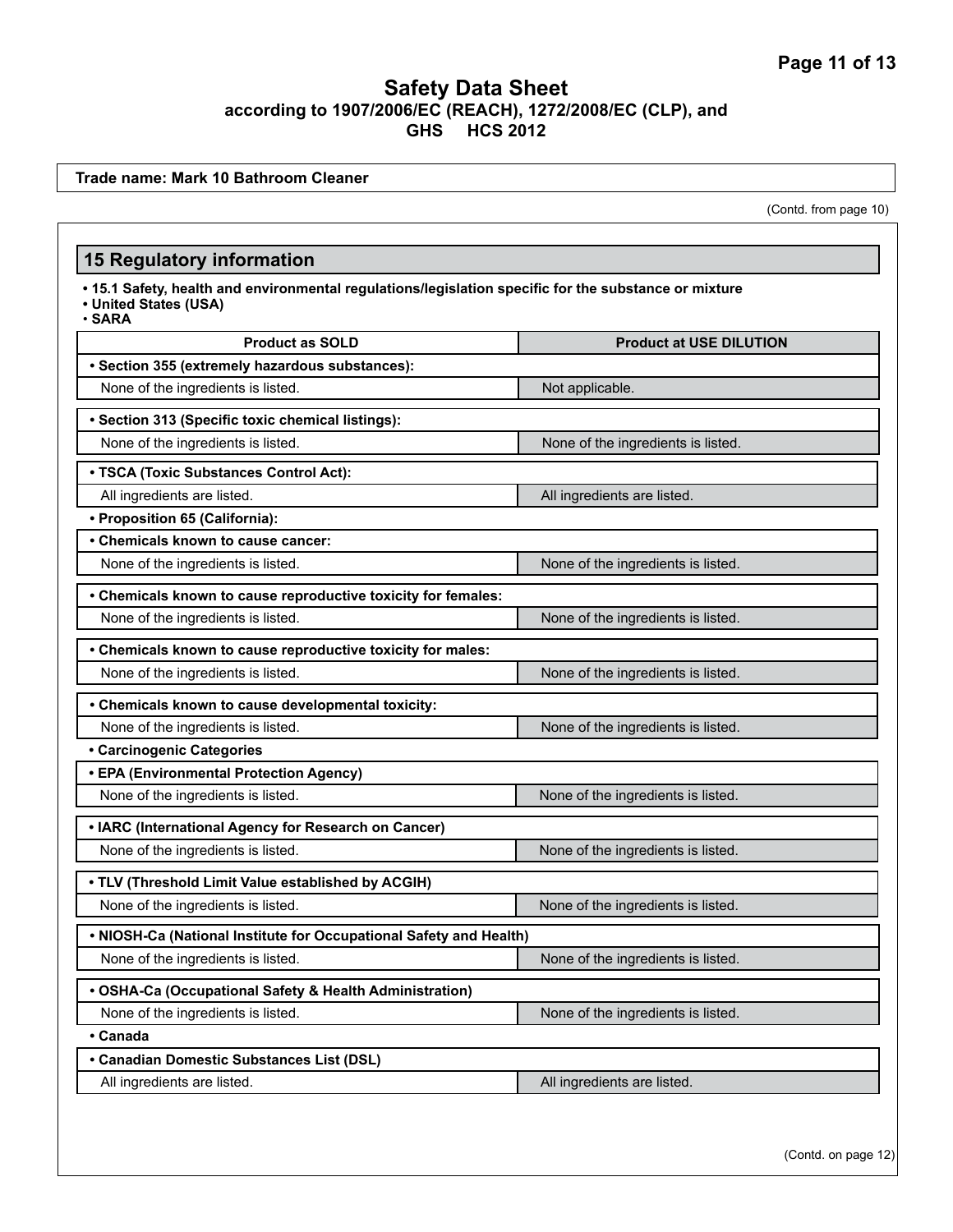|                                                                                                               |                                                                                                                                                                                                                                                                                                                                                                                                                                  | (Contd. from page 11)                                                                                                                                         |
|---------------------------------------------------------------------------------------------------------------|----------------------------------------------------------------------------------------------------------------------------------------------------------------------------------------------------------------------------------------------------------------------------------------------------------------------------------------------------------------------------------------------------------------------------------|---------------------------------------------------------------------------------------------------------------------------------------------------------------|
|                                                                                                               | <b>Product as SOLD</b>                                                                                                                                                                                                                                                                                                                                                                                                           | <b>Product at USE DILUTION</b>                                                                                                                                |
|                                                                                                               | • Canadian Ingredient Disclosure list (limit 0.1%)                                                                                                                                                                                                                                                                                                                                                                               |                                                                                                                                                               |
|                                                                                                               | None of the ingredients is listed.                                                                                                                                                                                                                                                                                                                                                                                               | None of the ingredients is listed.                                                                                                                            |
|                                                                                                               | • Canadian Ingredient Disclosure list (limit 1%)                                                                                                                                                                                                                                                                                                                                                                                 |                                                                                                                                                               |
| 7664-38-2                                                                                                     | phosphoric acid                                                                                                                                                                                                                                                                                                                                                                                                                  | None of the ingredients is listed.                                                                                                                            |
|                                                                                                               | . 15.2 Chemical safety assessment: A Chemical Safety Assessment has not been carried out.                                                                                                                                                                                                                                                                                                                                        |                                                                                                                                                               |
| <b>16 Other information</b>                                                                                   |                                                                                                                                                                                                                                                                                                                                                                                                                                  |                                                                                                                                                               |
| • Relevant phrases<br>H302 Harmful if swallowed.<br>R <sub>22</sub><br><b>R34</b><br>R35<br><b>R37</b><br>R41 | features and shall not establish a legally valid contractual relationship.<br>H314 Causes severe skin burns and eye damage.<br>H318 Causes serious eye damage.<br>H335 May cause respiratory irritation.<br>Harmful if swallowed.<br>Causes burns.<br>Causes severe burns.<br>Irritating to respiratory system.<br>Risk of serious damage to eyes.<br><b>Product as SOLD</b><br>• Hazardous Material Information System (U.S.A.) | This information is based on our present knowledge. However, this shall not constitute a guarantee for any specific product<br><b>Product at USE DILUTION</b> |
| <b>Health</b>                                                                                                 | $\overline{2}$                                                                                                                                                                                                                                                                                                                                                                                                                   | <b>Health</b><br>1                                                                                                                                            |
| <b>Flammability</b>                                                                                           | 0                                                                                                                                                                                                                                                                                                                                                                                                                                | <b>Flammability</b><br>0                                                                                                                                      |
| <b>Physical hazards</b>                                                                                       | $\bf{0}$                                                                                                                                                                                                                                                                                                                                                                                                                         | <b>Physical hazards</b><br>$\bf{0}$                                                                                                                           |
|                                                                                                               | 4=Very High; 3=High; 2=Moderate; 1=Slight; 0=Insignificant                                                                                                                                                                                                                                                                                                                                                                       | 4=Very High; 3=High; 2=Moderate; 1=Slight; 0=Insignificant                                                                                                    |
|                                                                                                               |                                                                                                                                                                                                                                                                                                                                                                                                                                  |                                                                                                                                                               |
|                                                                                                               |                                                                                                                                                                                                                                                                                                                                                                                                                                  | Health = $1$                                                                                                                                                  |
| • NFPA ratings (scale 0 - 4)                                                                                  | Health $= 2$<br>$Fire = 0$<br>Reactivity = $0$                                                                                                                                                                                                                                                                                                                                                                                   | $Fire = 0$<br>Reactivity = $0$                                                                                                                                |

- International Carriage of Dangerous Goods by Road) IMDG: International Maritime Code for Dangerous Goods
- DOT: US Department of Transportation
- IATA: International Air Transport Association

GHS: Globally Harmonized System of Classification and Labeling of Chemicals